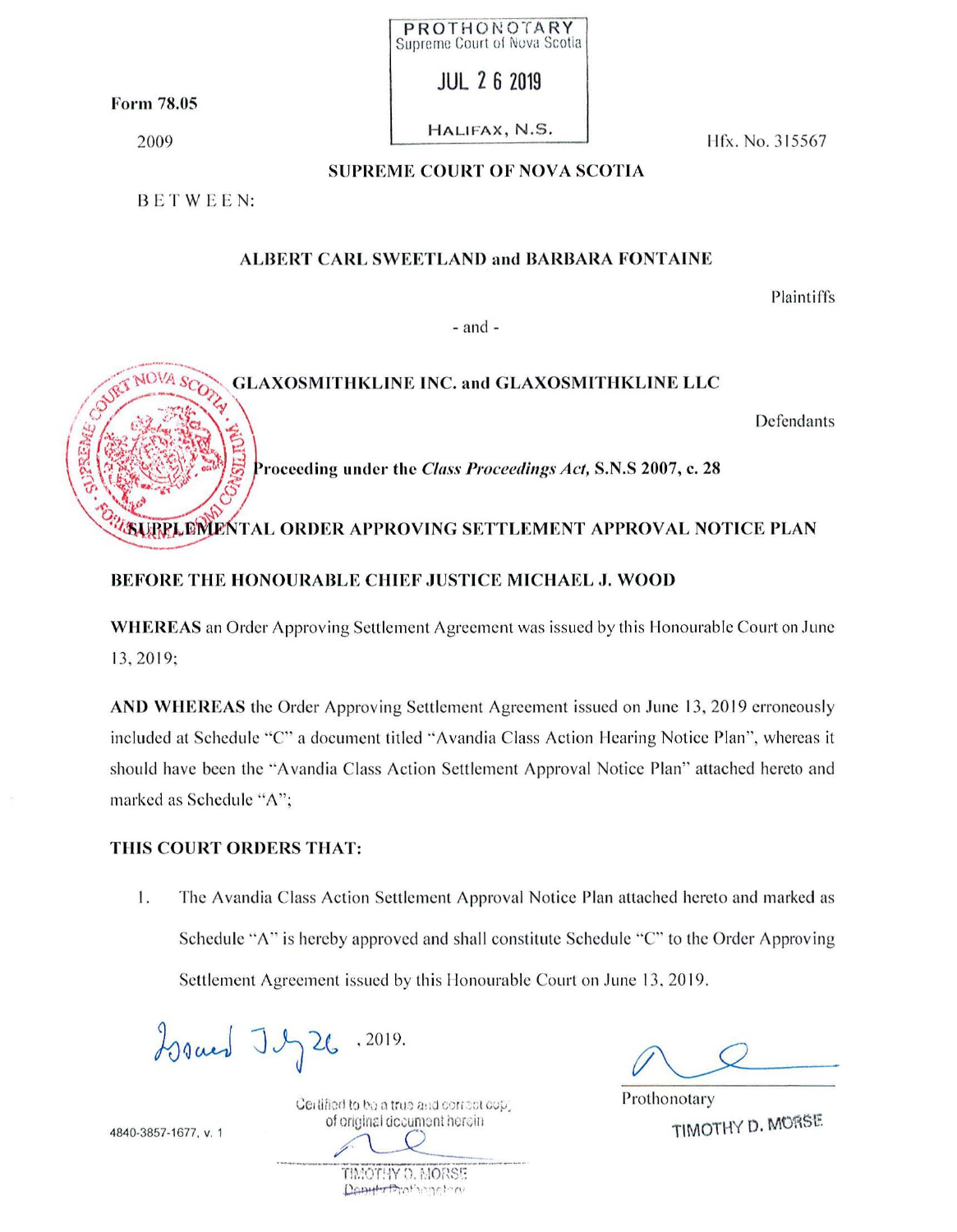### **SCHEDULE "A"**

# **Avandia Class Action Settlement Approval Notice Plan**

Capitalized terms used in this Settlement Approval Notice Plan have the meanings assigned in the Settlement Agreement.

The Settlement Approval Notice shall be distributed in the following manner:

### Direct Notice

I. Class Counsel will send the Settlement Approval Notice (full form) directly to all Class Members known to Class Counsel and Related Counsel. Where the person is located in Quebec (or otherwise specifically requests), the Settlement Approval Notice will be sent in English and French.

2. The Settlement Approval Notice (full form) will be provided by Class Counsel to any person who requests it.

3. Class Counsel will post the Settlement Approval Notice (full form), in English and French, on their websites;

4. The Settlement Approval Notice (full form) will be posted on the *Registre des actions collectives du Quebec.* 

### Print News Notice

5. The Settlement Approval Notice (full form) will be printed in no less than a one-eighth page advertisement in the print edition of the Globe and Mail (national edition).

6. The Settlement Approval Notice (full form) will be printed in no less than a one-eighth page advertisement in the print edition of the Chronicle Herald.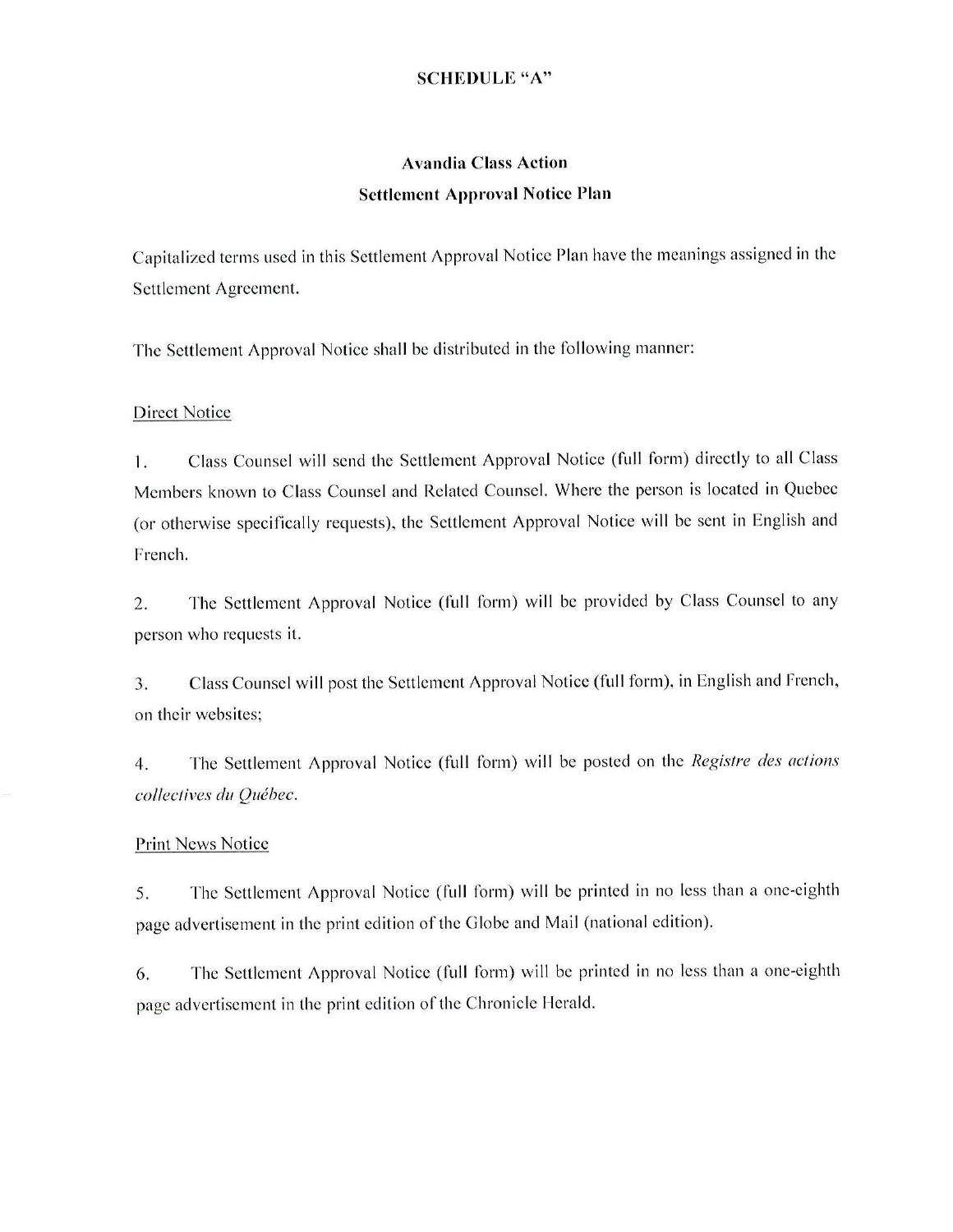Digital News Notice

7. A digital notice campaign will be established by RicePoint Administration Inc. using banner advertisements (abridged form of Settlement Approval Notice) directing potential Class Members to the Settlement Website where they will be able to obtain more information about the Settlement. The banner adverstisements will be displayed on the following online news sources, in English and Prench as proportionate to the population:

- $(a)$  theglobeandmail.com
- (b) national post.com
- (c) calgaryherald.com
- (d) vancouversun.com
- (e) thestarphoenix.com
- (f) winnipegfreeprcss.com
- (g) thechronicleherald.ca
- (h) thetclegram .com
- (i) thcguardian.pe.ca
- (j) telegraphjournal.com
- (k) journaldemontreal.com
- (I) journaldequebec.com

#### Settlement Website

8. The Settlement Approval Notice (full form) will be posted in English and French on the website created by RicePoint Administration Inc. for the purpose of this Settlement Agreement (the "Settlement Website"). The Settlement Approval Notice wi ll direct potential Class Members to the Settlement Website where they will be able to obtain more information about the Settlement Agreement. review the Settlement Agreement and related documents, download the claim form and communicate with RicePoint Administration Inc.